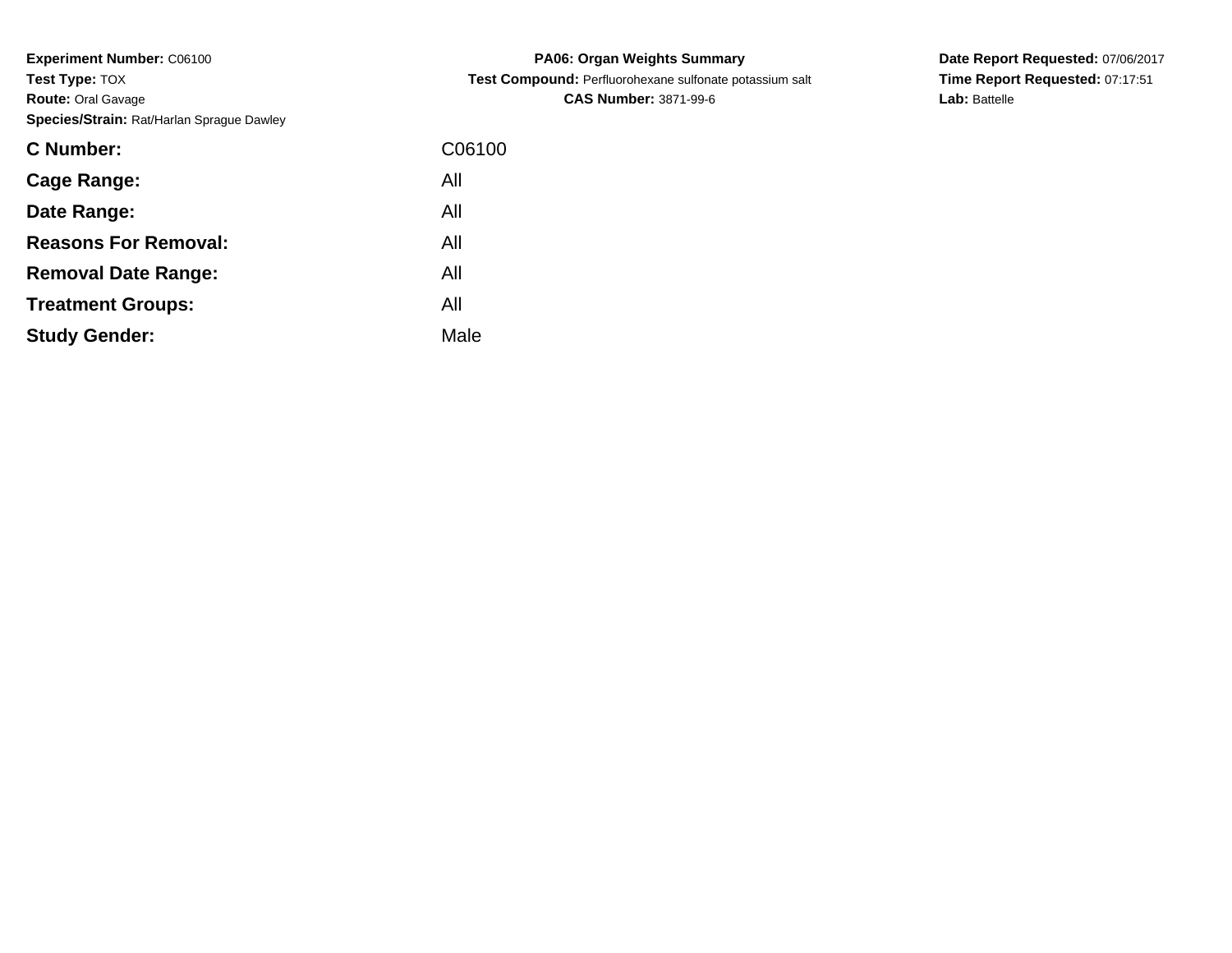**Experiment Number:** C06100**Test Type:** TOX

**Route:** Oral Gavage

**Species/Strain:** Rat/Harlan Sprague Dawley

## **PA06: Organ Weights SummaryTest Compound:** Perfluorohexane sulfonate potassium salt

**CAS Number:** 3871-99-6

**Date Report Requested:** 07/06/2017**Time Report Requested:** 07:17:51**Lab:** Battelle

 $\overline{\phantom{0}}$ 

| <b>Males</b>      |                                     |                          |           |                         |                          |      |                         |                         |           |                          |                         |           |                            |                         |            |                            |                          |            |
|-------------------|-------------------------------------|--------------------------|-----------|-------------------------|--------------------------|------|-------------------------|-------------------------|-----------|--------------------------|-------------------------|-----------|----------------------------|-------------------------|------------|----------------------------|--------------------------|------------|
|                   | <b>Treatment Groups (mg/kg/day)</b> |                          |           |                         |                          |      |                         |                         |           |                          |                         |           |                            |                         |            |                            |                          |            |
|                   | 0                                   |                          |           | 0.625                   |                          |      | 1.25                    |                         |           | 2.5                      |                         |           | 5                          |                         |            | 10                         |                          |            |
| Terminal Body Wt. | 335.9                               | $\pm$ 6.6                | (10)      | 346.0                   | ± 7.5                    | (10) | 341.9                   | ± 6.5                   | (10)      | 342.7                    | $\pm$ 5.5               | (10)      | 340.9                      | ± 4.8                   | (10)       | 335.4                      | $\pm$ 5.9                | (10)       |
| R. Adrenal gland  |                                     |                          |           |                         |                          |      |                         |                         |           |                          |                         |           |                            |                         |            |                            |                          |            |
| Absolute (g)      | $0.0212 \pm 0.0006$ (10) **         |                          |           | $0.0211 \pm 0.0008(10)$ |                          |      | $0.0212 \pm 0.0008(10)$ |                         |           | $0.0192 \pm 0.0006$ (10) |                         |           | $0.0185 \pm 0.0005$ (10) * |                         |            | $0.0196 \pm 0.0007$ (10) * |                          |            |
| Relative (mg/g)   | 0.06                                | ± 0.00                   | $(10)$ ** | 0.06                    | ± 0.00                   | (10) | 0.06                    | ± 0.00                  | (10)      | 0.06                     | $\pm$ 0.00              | $(10)*$   | 0.05                       | ± 0.00                  | $(10)^{*}$ | 0.06                       | $\pm$ 0.00               | $(10)^{*}$ |
| Heart             |                                     |                          |           |                         |                          |      |                         |                         |           |                          |                         |           |                            |                         |            |                            |                          |            |
| Absolute (g)      | 1.22                                | $\pm$ 0.03               | (10)      | 1.24                    | ± 0.03                   | (10) | 1.21                    | ± 0.02                  | (10)      | 1.22                     | ± 0.03                  | (10)      | 1.21                       | ± 0.02                  | (10)       | 1.20                       | ± 0.02                   | (10)       |
| Relative (mg/g)   | 3.63                                | ± 0.09                   | (10)      | 3.57                    | ± 0.05                   | (10) | 3.55                    | ± 0.06                  | (10)      | 3.57                     | ± 0.07                  | (10)      | 3.56                       | $\pm$ 0.07              | (10)       | 3.58                       | ± 0.05                   | (10)       |
| R. Kidney         |                                     |                          |           |                         |                          |      |                         |                         |           |                          |                         |           |                            |                         |            |                            |                          |            |
| Absolute (g)      | 1.01                                | ± 0.03                   | (10)      | 0.99                    | ± 0.03                   | (10) | 1.01                    | ± 0.02                  | (10)      | 1.01                     | ± 0.02                  | (10)      | 1.03                       | ± 0.03                  | (10)       | 1.08                       | ± 0.03                   | (10)       |
| Relative (mg/g)   | 3.01                                | ± 0.07                   | $(10)$ ** | 2.85                    | ± 0.07                   | (10) | 2.97                    | ± 0.04                  | (10)      | 2.94                     | ± 0.05                  | (10)      | 3.02                       | ± 0.08                  | (10)       | 3.23                       | ± 0.05                   | $(10)$ *   |
| Liver             |                                     |                          |           |                         |                          |      |                         |                         |           |                          |                         |           |                            |                         |            |                            |                          |            |
| Absolute (g)      | 11.36                               | ± 0.32                   | $(10)$ ** | 12.10                   | ± 0.36                   | (10) | 12.58                   | ± 0.25                  | $(10)$ *  | 13.30                    | ± 0.35                  | $(10)$ ** | 15.24                      | $\pm$ 0.56              | $(10)$ **  | 17.43                      | ± 0.52                   | $(10)$ **  |
| Relative (mg/g)   | 33.77                               | ± 0.36                   | $(10)$ ** | 34.91                   | ± 0.43                   | (10) | 36.81                   | ± 0.39                  | $(10)$ ** | 38.79                    | ± 0.62                  | $(10)$ ** | 44.61                      | ± 1.16                  | $(10)$ **  | 51.96                      | ± 1.24                   | $(10)$ **  |
| Lung              |                                     |                          |           |                         |                          |      |                         |                         |           |                          |                         |           |                            |                         |            |                            |                          |            |
| Absolute (g)      | 2.14                                | ± 0.15                   | (10)      | 2.27                    | ± 0.10                   | (10) | 2.22                    | ± 0.12                  | (10)      | 2.38                     | ± 0.12                  | (10)      | 2.39                       | $\pm 0.13$              | (10)       | 2.43                       | ± 0.19                   | (10)       |
| Relative (mg/g)   | 6.35                                | ± 0.41                   | (10)      | 6.57                    | ± 0.30                   | (10) | 6.50                    | ± 0.32                  | (10)      | 6.92                     | ± 0.30                  | (10)      | 6.98                       | ± 0.28                  | (10)       | 7.21                       | ± 0.48                   | (10)       |
| Spleen            |                                     |                          |           |                         |                          |      |                         |                         |           |                          |                         |           |                            |                         |            |                            |                          |            |
| Absolute (g)      |                                     | $0.646 \pm 0.022$        | (10)      |                         | $0.694 \pm 0.023$        | (10) |                         | $0.676 \pm 0.023$ (10)  |           |                          | $0.656 \pm 0.017$       | (10)      |                            | $0.660 \pm 0.024$ (10)  |            |                            | $0.613 \pm 0.017$        | (10)       |
| Relative (mg/g)   | 1.93                                | $\pm 0.07$               | (10)      | 2.01                    | ± 0.07                   | (10) | 1.97                    | ± 0.04                  | (10)      | 1.92                     | ± 0.05                  | (10)      | 1.94                       | ± 0.06                  | (10)       | 1.83                       | ± 0.06                   | (10)       |
| R. Testis         |                                     |                          |           |                         |                          |      |                         |                         |           |                          |                         |           |                            |                         |            |                            |                          |            |
| Absolute (g)      |                                     | $1.799 \pm 0.054$ (10)   |           |                         | $1.932 \pm 0.094$        | (10) |                         | $1.802 \pm 0.041$       | (10)      |                          | $1.804 \pm 0.034$       | (10)      |                            | $1.793 \pm 0.055$       | (10)       |                            | $1.804 \pm 0.023$        | (10)       |
| Relative (mg/g)   | 5.35                                | $\pm 0.10$               | (10)      | 5.57                    | ± 0.21                   | (10) | 5.28                    | ± 0.11                  | (10)      | 5.27                     | ± 0.11                  | (10)      | 5.26                       | ± 0.13                  | (10)       | 5.39                       | ± 0.08                   | (10)       |
| Thymus            |                                     |                          |           |                         |                          |      |                         |                         |           |                          |                         |           |                            |                         |            |                            |                          |            |
| Absolute (g)      |                                     | $0.382 \pm 0.017$ (10)   |           |                         | $0.420 \pm 0.034$        | (10) | 0.387                   | $\pm 0.029$ (10)        |           |                          | $0.428 \pm 0.018$ (10)  |           |                            | $0.407 \pm 0.029$ (10)  |            |                            | $0.360 \pm 0.012$ (10)   |            |
| Relative (mg/g)   | 1.14                                | ± 0.06                   | (10)      | 1.21                    | ± 0.08                   | (10) | 1.13                    | ± 0.08                  | (10)      | 1.25                     | ± 0.05                  | (10)      | 1.19                       | ± 0.08                  | (10)       | 1.08                       | ± 0.04                   | (10)       |
| Thyroid gland     |                                     |                          |           |                         |                          |      |                         |                         |           |                          |                         |           |                            |                         |            |                            |                          |            |
| Absolute (g)      |                                     | $0.0333 \pm 0.0026$ (10) |           |                         | $0.0348 \pm 0.0026$ (10) |      |                         | $0.0322 \pm 0.0015(10)$ |           |                          | $0.0335 \pm 0.0019(10)$ |           |                            | $0.0350 \pm 0.0016(10)$ |            |                            | $0.0336 \pm 0.0020$ (10) |            |
| Relative (mg/g)   |                                     | $0.10 \pm 0.01$          | (10)      | 0.10                    | $\pm 0.01$               | (10) | 0.09                    | ± 0.00                  | (10)      |                          | $0.10 \pm 0.01$         | (10)      |                            | $0.10 \pm 0.01$         | (10)       | 0.10                       | $\pm 0.01$               | (10)       |